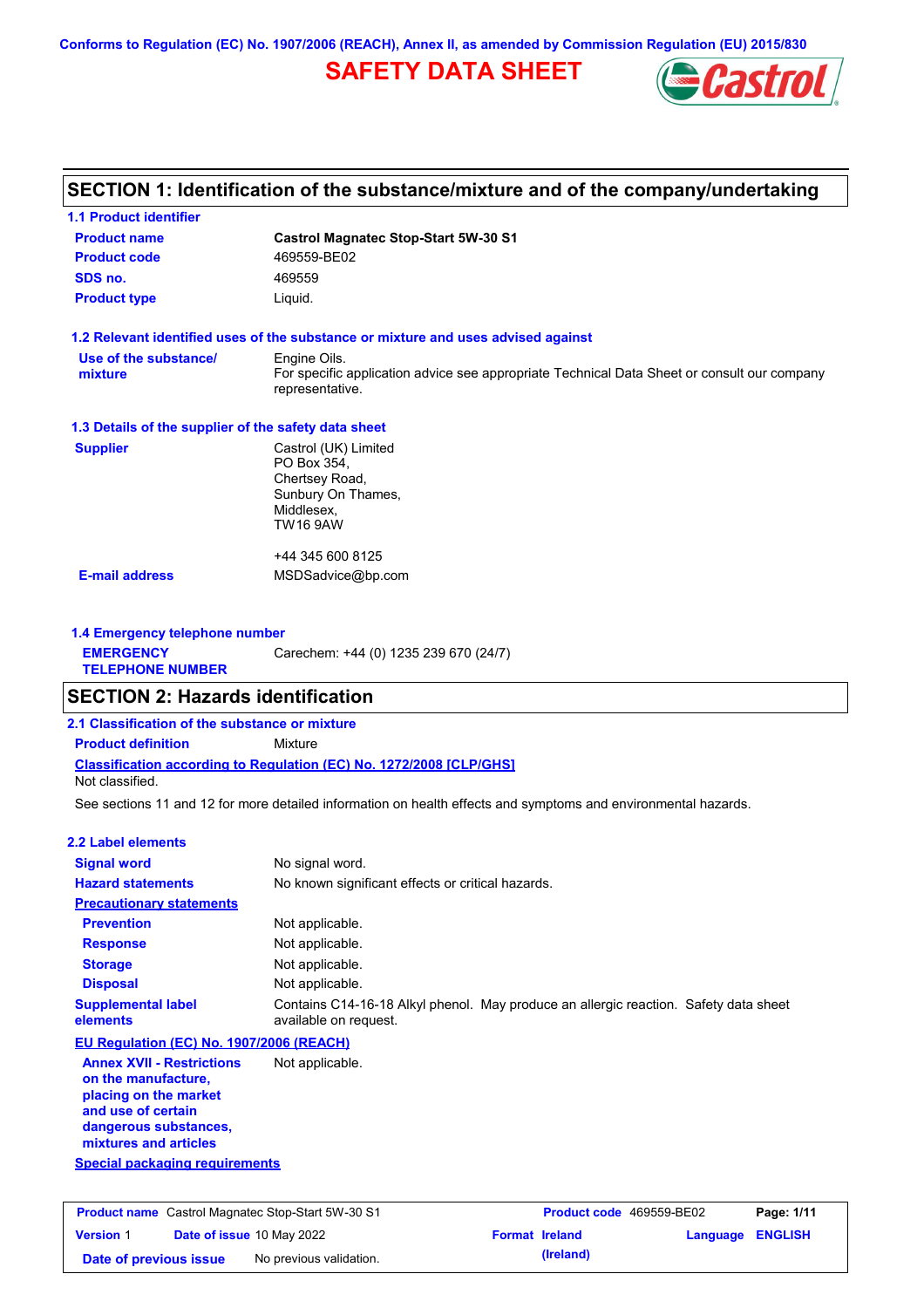# **SECTION 2: Hazards identification**

| <b>Containers to be fitted</b><br>with child-resistant<br>fastenings                                                     | Not applicable.                                                                                                                                                                                                          |
|--------------------------------------------------------------------------------------------------------------------------|--------------------------------------------------------------------------------------------------------------------------------------------------------------------------------------------------------------------------|
| <b>Tactile warning of danger</b>                                                                                         | Not applicable.                                                                                                                                                                                                          |
| 2.3 Other hazards                                                                                                        |                                                                                                                                                                                                                          |
| <b>Results of PBT and vPvB</b><br>assessment                                                                             | Product does not meet the criteria for PBT or vPvB according to Regulation (EC) No. 1907/2006,<br>Annex XIII.                                                                                                            |
| <b>Product meets the criteria</b><br>for PBT or vPvB according<br>to Regulation (EC) No.<br><b>1907/2006, Annex XIII</b> | This mixture does not contain any substances that are assessed to be a PBT or a vPvB.                                                                                                                                    |
| Other hazards which do<br>not result in classification                                                                   | Defatting to the skin.<br>USED ENGINE OILS<br>Used engine oil may contain hazardous components which have the potential to cause skin<br>cancer.<br>See Toxicological Information, section 11 of this Safety Data Sheet. |

## **SECTION 3: Composition/information on ingredients**

#### **3.2 Mixtures**

Mixture **Product definition**

| Highly refined base oil (IP 346 DMSO extract < 3%). Proprietary performance additives. |                                                                                        |             |                                               |             |
|----------------------------------------------------------------------------------------|----------------------------------------------------------------------------------------|-------------|-----------------------------------------------|-------------|
| <b>Product/ingredient</b><br>name                                                      | <b>Identifiers</b>                                                                     | %           | <b>Regulation (EC) No.</b><br>1272/2008 [CLP] | <b>Type</b> |
| Lubricating oils (petroleum), C20-50,<br>hydrotreated neutral oil-based                | REACH #: 01-2119474889-13<br>EC: 276-738-4<br>CAS: 72623-87-1<br>Index: 649-483-00-5   | $≥25 - ≤50$ | Asp. Tox. 1, H304                             | $[1]$       |
| Distillates (petroleum), solvent-<br>dewaxed heavy paraffinic                          | REACH #: 01-2119471299-27<br>EC: 265-169-7<br>CAS: 64742-65-0<br>Index: 649-474-00-6   | ≲3          | Not classified.                               | $[2]$       |
| Distillates (petroleum), hydrotreated<br>heavy paraffinic                              | REACH #: 01-2119484627-25<br>$EC: 265-157-1$<br>CAS: 64742-54-7<br>Index: 649-467-00-8 | ≲3          | Not classified.                               | $[2]$       |
| C14-16-18 Alkyl phenol                                                                 | REACH #: 01-2119498288-19                                                              | ≤0.3        | Skin Sens. 1B, H317<br>STOT RE 2, H373        | $[1]$       |

**See Section 16 for the full text of the H statements declared above.**

#### **Type**

[1] Substance classified with a health or environmental hazard

[2] Substance with a workplace exposure limit

[3] Substance meets the criteria for PBT according to Regulation (EC) No. 1907/2006, Annex XIII

[4] Substance meets the criteria for vPvB according to Regulation (EC) No. 1907/2006, Annex XIII

[5] Substance of equivalent concern

[6] Additional disclosure due to company policy

Occupational exposure limits, if available, are listed in Section 8.

### **SECTION 4: First aid measures**

| 4.1 Description of first aid measures                    |                                                                                                                                                                                                                                                     |                                                                                                                                                                                                                                        |          |                |  |
|----------------------------------------------------------|-----------------------------------------------------------------------------------------------------------------------------------------------------------------------------------------------------------------------------------------------------|----------------------------------------------------------------------------------------------------------------------------------------------------------------------------------------------------------------------------------------|----------|----------------|--|
| Eye contact                                              | In case of contact, immediately flush eyes with plenty of water for at least 15 minutes. Eyelids<br>should be held away from the eyeball to ensure thorough rinsing. Check for and remove any<br>contact lenses. Get medical attention.             |                                                                                                                                                                                                                                        |          |                |  |
| <b>Skin contact</b>                                      |                                                                                                                                                                                                                                                     | Wash skin thoroughly with soap and water or use recognised skin cleanser. Remove<br>contaminated clothing and shoes. Wash clothing before reuse. Clean shoes thoroughly before<br>reuse. Get medical attention if irritation develops. |          |                |  |
| <b>Inhalation</b>                                        | If inhaled, remove to fresh air. In case of inhalation of decomposition products in a fire,<br>symptoms may be delayed. The exposed person may need to be kept under medical<br>surveillance for 48 hours. Get medical attention if symptoms occur. |                                                                                                                                                                                                                                        |          |                |  |
| <b>Ingestion</b>                                         | Do not induce vomiting unless directed to do so by medical personnel. Get medical attention if<br>symptoms occur.                                                                                                                                   |                                                                                                                                                                                                                                        |          |                |  |
| <b>Product name</b> Castrol Magnatec Stop-Start 5W-30 S1 |                                                                                                                                                                                                                                                     | <b>Product code</b> 469559-BE02                                                                                                                                                                                                        |          | Page: 2/11     |  |
| <b>Version 1</b><br><b>Date of issue 10 May 2022</b>     |                                                                                                                                                                                                                                                     | <b>Format Ireland</b>                                                                                                                                                                                                                  | Language | <b>ENGLISH</b> |  |
| Date of previous issue                                   | No previous validation.                                                                                                                                                                                                                             | (Ireland)                                                                                                                                                                                                                              |          |                |  |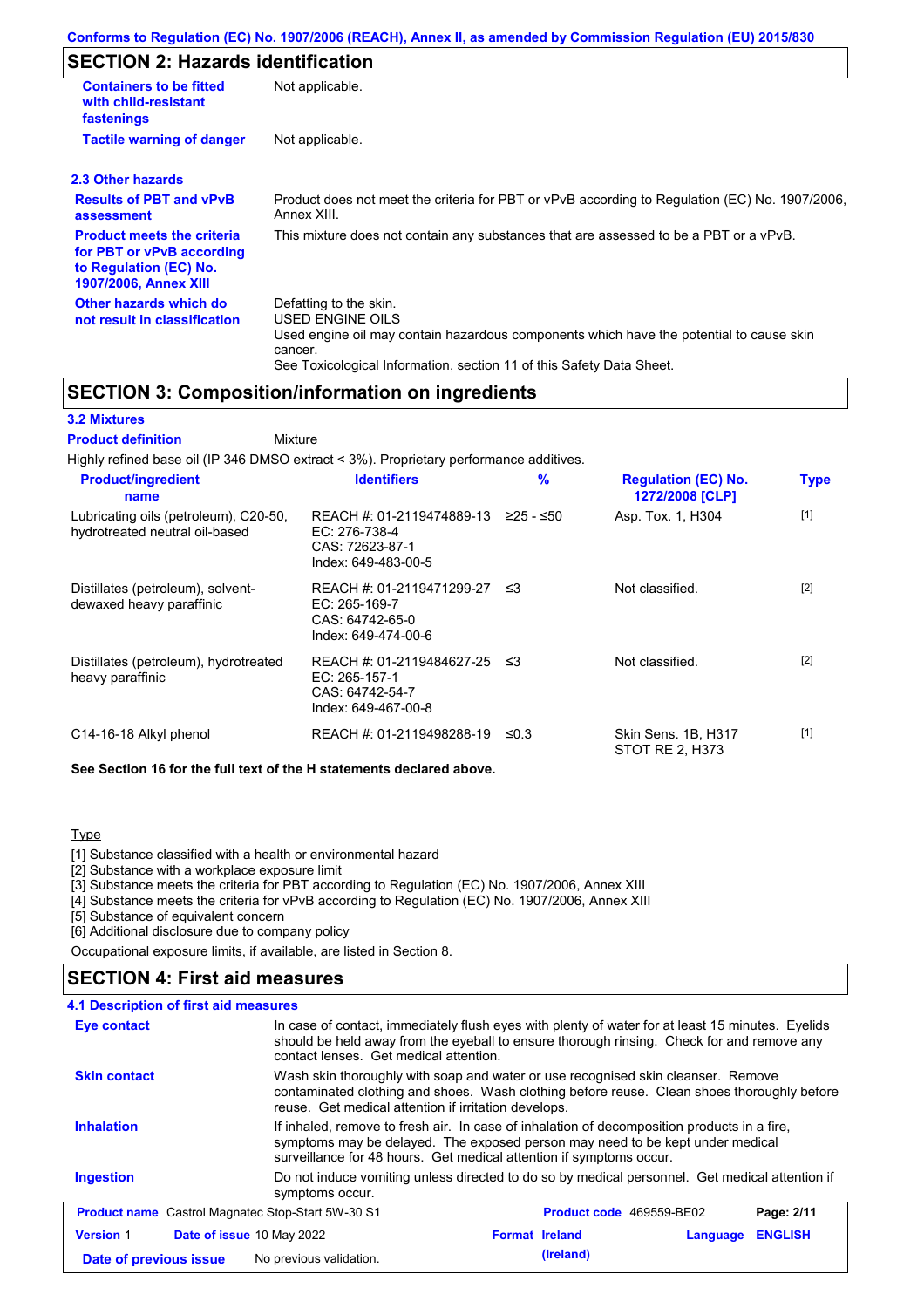| <b>SECTION 4: First aid measures</b>  |                                                                                                                     |
|---------------------------------------|---------------------------------------------------------------------------------------------------------------------|
| <b>Protection of first-aiders</b>     | No action shall be taken involving any personal risk or without suitable training.                                  |
|                                       | 4.2 Most important symptoms and effects, both acute and delayed                                                     |
|                                       | See Section 11 for more detailed information on health effects and symptoms.                                        |
| <b>Potential acute health effects</b> |                                                                                                                     |
| <b>Inhalation</b>                     | Exposure to decomposition products may cause a health hazard. Serious effects may be<br>delayed following exposure. |
| <b>Ingestion</b>                      | No known significant effects or critical hazards.                                                                   |
| <b>Skin contact</b>                   | Defatting to the skin. May cause skin dryness and irritation.                                                       |
| <b>Eye contact</b>                    | No known significant effects or critical hazards.                                                                   |
|                                       | Delayed and immediate effects as well as chronic effects from short and long-term exposure                          |
| <b>Inhalation</b>                     | Overexposure to the inhalation of airborne droplets or aerosols may cause irritation of the<br>respiratory tract.   |
| <b>Ingestion</b>                      | Ingestion of large quantities may cause nausea and diarrhoea.                                                       |
| <b>Skin contact</b>                   | Prolonged or repeated contact can defat the skin and lead to irritation and/or dermatitis.                          |
| <b>Eye contact</b>                    | Potential risk of transient stinging or redness if accidental eye contact occurs.                                   |

- 
- **Notes to physician** Treatment should in general be symptomatic and directed to relieving any effects. In case of inhalation of decomposition products in a fire, symptoms may be delayed. The exposed person may need to be kept under medical surveillance for 48 hours.

## **SECTION 5: Firefighting measures**

| 5.1 Extinguishing media                                   |                                                                                                                                                                                                                                                                                                                                                                   |
|-----------------------------------------------------------|-------------------------------------------------------------------------------------------------------------------------------------------------------------------------------------------------------------------------------------------------------------------------------------------------------------------------------------------------------------------|
| <b>Suitable extinguishing</b><br>media                    | In case of fire, use foam, dry chemical or carbon dioxide extinguisher or spray.                                                                                                                                                                                                                                                                                  |
| <b>Unsuitable extinguishing</b><br>media                  | Do not use water jet. The use of a water jet may cause the fire to spread by splashing the<br>burning product.                                                                                                                                                                                                                                                    |
| 5.2 Special hazards arising from the substance or mixture |                                                                                                                                                                                                                                                                                                                                                                   |
| <b>Hazards from the</b><br>substance or mixture           | In a fire or if heated, a pressure increase will occur and the container may burst.                                                                                                                                                                                                                                                                               |
| <b>Hazardous combustion</b><br>products                   | Combustion products may include the following:<br>carbon oxides (CO, CO <sub>2</sub> ) (carbon monoxide, carbon dioxide)<br>metal oxide/oxides<br>nitrogen oxides ( $NO$ , $NO2$ etc.)                                                                                                                                                                            |
| 5.3 Advice for firefighters                               |                                                                                                                                                                                                                                                                                                                                                                   |
| <b>Special precautions for</b><br>fire-fighters           | No action shall be taken involving any personal risk or without suitable training. Promptly<br>isolate the scene by removing all persons from the vicinity of the incident if there is a fire.                                                                                                                                                                    |
| <b>Special protective</b><br>equipment for fire-fighters  | Fire-fighters should wear appropriate protective equipment and self-contained breathing<br>apparatus (SCBA) with a full face-piece operated in positive pressure mode. Clothing for fire-<br>fighters (including helmets, protective boots and gloves) conforming to European standard EN<br>469 will provide a basic level of protection for chemical incidents. |

# **SECTION 6: Accidental release measures**

|                                         | 6.1 Personal precautions, protective equipment and emergency procedures                                                                                                                                                                                                                                                             |
|-----------------------------------------|-------------------------------------------------------------------------------------------------------------------------------------------------------------------------------------------------------------------------------------------------------------------------------------------------------------------------------------|
| For non-emergency<br>personnel          | No action shall be taken involving any personal risk or without suitable training. Evacuate<br>surrounding areas. Keep unnecessary and unprotected personnel from entering. Do not touch<br>or walk through spilt material. Floors may be slippery; use care to avoid falling. Put on<br>appropriate personal protective equipment. |
| For emergency responders                | If specialised clothing is required to deal with the spillage, take note of any information in<br>Section 8 on suitable and unsuitable materials. See also the information in "For non-<br>emergency personnel".                                                                                                                    |
| <b>6.2 Environmental</b><br>precautions | Avoid dispersal of spilt material and runoff and contact with soil, waterways, drains and sewers.<br>Inform the relevant authorities if the product has caused environmental pollution (sewers,<br>waterways, soil or air).                                                                                                         |

### **6.3 Methods and material for containment and cleaning up**

|                        | <b>Product name</b> Castrol Magnatec Stop-Start 5W-30 S1 |                       | <b>Product code</b> 469559-BE02 |                         | Page: 3/11 |
|------------------------|----------------------------------------------------------|-----------------------|---------------------------------|-------------------------|------------|
| <b>Version 1</b>       | <b>Date of issue 10 May 2022</b>                         | <b>Format Ireland</b> |                                 | <b>Language ENGLISH</b> |            |
| Date of previous issue | No previous validation.                                  |                       | (Ireland)                       |                         |            |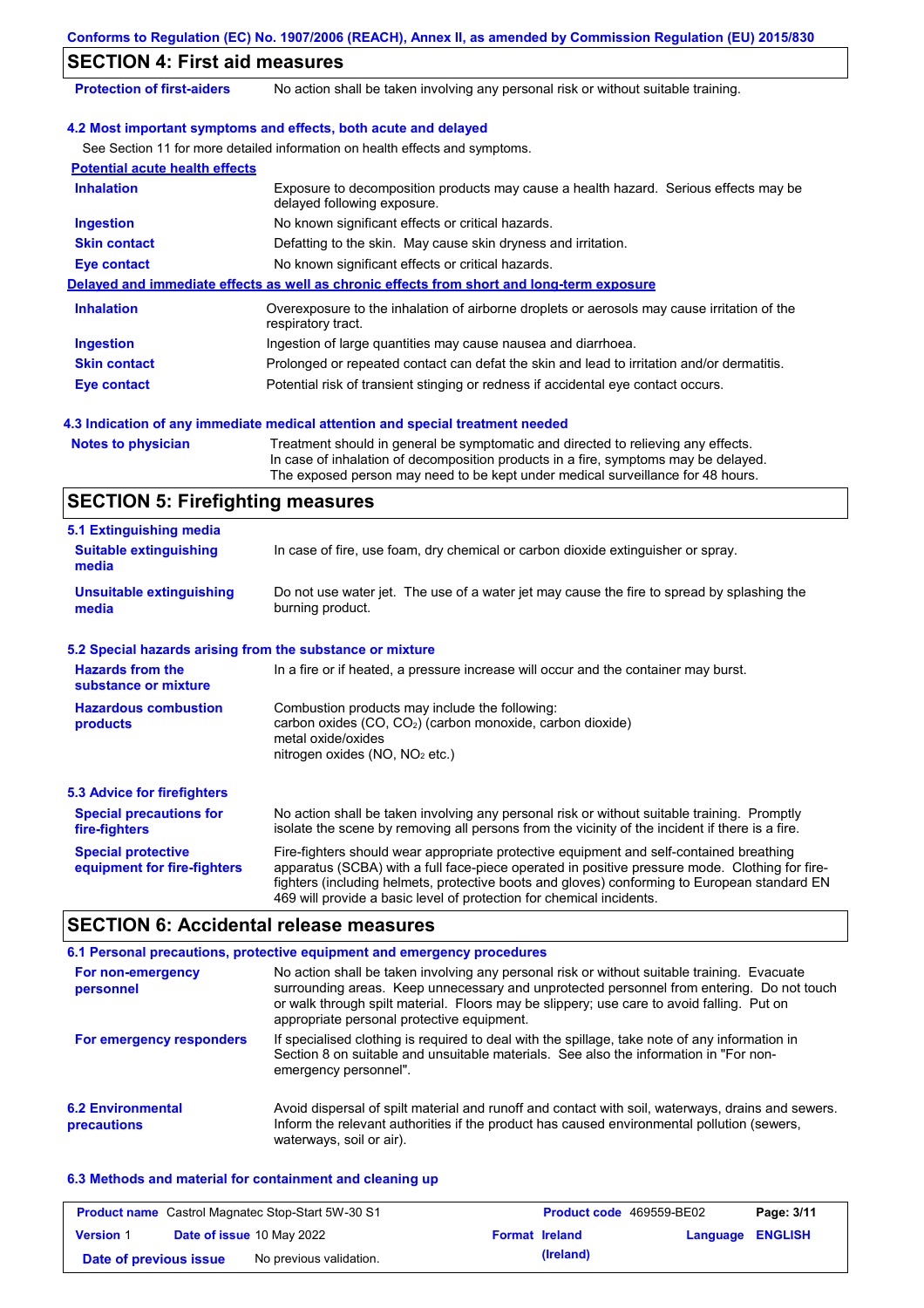# **SECTION 6: Accidental release measures**

| <b>Small spill</b>                        | Stop leak if without risk. Move containers from spill area. Absorb with an inert material and<br>place in an appropriate waste disposal container. Dispose of via a licensed waste disposal<br>contractor.                                                                                                                                                                                     |
|-------------------------------------------|------------------------------------------------------------------------------------------------------------------------------------------------------------------------------------------------------------------------------------------------------------------------------------------------------------------------------------------------------------------------------------------------|
| Large spill                               | Stop leak if without risk. Move containers from spill area. Prevent entry into sewers, water<br>courses, basements or confined areas. Contain and collect spillage with non-combustible,<br>absorbent material e.g. sand, earth, vermiculite or diatomaceous earth and place in container<br>for disposal according to local regulations. Dispose of via a licensed waste disposal contractor. |
| 6.4 Reference to other<br><b>sections</b> | See Section 1 for emergency contact information.<br>See Section 5 for firefighting measures.<br>See Section 8 for information on appropriate personal protective equipment.<br>See Section 12 for environmental precautions.<br>See Section 13 for additional waste treatment information.                                                                                                     |

# **SECTION 7: Handling and storage**

| 7.1 Precautions for safe handling                                                                                                                                                                                                                                                                                                                                    |                                                                                                                                                                                                                                                                                                                                                                                                                                                                                                                                                                                                                                                                                                                                                                                                                                                                                                                                                        |  |
|----------------------------------------------------------------------------------------------------------------------------------------------------------------------------------------------------------------------------------------------------------------------------------------------------------------------------------------------------------------------|--------------------------------------------------------------------------------------------------------------------------------------------------------------------------------------------------------------------------------------------------------------------------------------------------------------------------------------------------------------------------------------------------------------------------------------------------------------------------------------------------------------------------------------------------------------------------------------------------------------------------------------------------------------------------------------------------------------------------------------------------------------------------------------------------------------------------------------------------------------------------------------------------------------------------------------------------------|--|
| <b>Protective measures</b>                                                                                                                                                                                                                                                                                                                                           | Put on appropriate personal protective equipment.                                                                                                                                                                                                                                                                                                                                                                                                                                                                                                                                                                                                                                                                                                                                                                                                                                                                                                      |  |
| <b>Advice on general</b><br>Eating, drinking and smoking should be prohibited in areas where this material is handled,<br>stored and processed. Wash thoroughly after handling. Remove contaminated clothing and<br>occupational hygiene<br>protective equipment before entering eating areas. See also Section 8 for additional<br>information on hygiene measures. |                                                                                                                                                                                                                                                                                                                                                                                                                                                                                                                                                                                                                                                                                                                                                                                                                                                                                                                                                        |  |
| <b>7.2 Conditions for safe</b><br>storage, including any<br>incompatibilities                                                                                                                                                                                                                                                                                        | Store in accordance with local regulations. Store in a dry, cool and well-ventilated area, away<br>from incompatible materials (see Section 10). Keep away from heat and direct sunlight. Keep<br>container tightly closed and sealed until ready for use. Containers that have been opened must<br>be carefully resealed and kept upright to prevent leakage. Store and use only in equipment/<br>containers designed for use with this product. Do not store in unlabelled containers.                                                                                                                                                                                                                                                                                                                                                                                                                                                               |  |
| <b>Not suitable</b><br><b>Czech Republic - Storage</b><br>code                                                                                                                                                                                                                                                                                                       | Prolonged exposure to elevated temperature.                                                                                                                                                                                                                                                                                                                                                                                                                                                                                                                                                                                                                                                                                                                                                                                                                                                                                                            |  |
| 7.3 Specific end use(s)                                                                                                                                                                                                                                                                                                                                              |                                                                                                                                                                                                                                                                                                                                                                                                                                                                                                                                                                                                                                                                                                                                                                                                                                                                                                                                                        |  |
| <b>Recommendations</b>                                                                                                                                                                                                                                                                                                                                               | See section 1.2 and Exposure scenarios in annex, if applicable.                                                                                                                                                                                                                                                                                                                                                                                                                                                                                                                                                                                                                                                                                                                                                                                                                                                                                        |  |
|                                                                                                                                                                                                                                                                                                                                                                      | <b>SECTION 8: Exposure controls/personal protection</b>                                                                                                                                                                                                                                                                                                                                                                                                                                                                                                                                                                                                                                                                                                                                                                                                                                                                                                |  |
| <b>8.1 Control parameters</b>                                                                                                                                                                                                                                                                                                                                        |                                                                                                                                                                                                                                                                                                                                                                                                                                                                                                                                                                                                                                                                                                                                                                                                                                                                                                                                                        |  |
| <b>Occupational exposure limits</b>                                                                                                                                                                                                                                                                                                                                  |                                                                                                                                                                                                                                                                                                                                                                                                                                                                                                                                                                                                                                                                                                                                                                                                                                                                                                                                                        |  |
| <b>Product/ingredient name</b>                                                                                                                                                                                                                                                                                                                                       | <b>Exposure limit values</b>                                                                                                                                                                                                                                                                                                                                                                                                                                                                                                                                                                                                                                                                                                                                                                                                                                                                                                                           |  |
| Distillates (petroleum), solvent-dewaxed heavy<br>paraffinic                                                                                                                                                                                                                                                                                                         | NAOSH (Ireland).                                                                                                                                                                                                                                                                                                                                                                                                                                                                                                                                                                                                                                                                                                                                                                                                                                                                                                                                       |  |
|                                                                                                                                                                                                                                                                                                                                                                      | OELV-8hr: 5 ppm 8 hours. Issued/Revised: 5/2010 Form: inhalable dust                                                                                                                                                                                                                                                                                                                                                                                                                                                                                                                                                                                                                                                                                                                                                                                                                                                                                   |  |
|                                                                                                                                                                                                                                                                                                                                                                      | Distillates (petroleum), hydrotreated heavy paraffinic NAOSH (Ireland).<br>OELV-8hr: 5 ppm 8 hours. Issued/Revised: 5/2010 Form: inhalable dust                                                                                                                                                                                                                                                                                                                                                                                                                                                                                                                                                                                                                                                                                                                                                                                                        |  |
| guidance only.                                                                                                                                                                                                                                                                                                                                                       | Whilst specific OELs for certain components may be shown in this section, other components may be present in any mist,<br>vapour or dust produced. Therefore, the specific OELs may not be applicable to the product as a whole and are provided for                                                                                                                                                                                                                                                                                                                                                                                                                                                                                                                                                                                                                                                                                                   |  |
| <b>Recommended monitoring</b><br>procedures                                                                                                                                                                                                                                                                                                                          | If this product contains ingredients with exposure limits, personal, workplace atmosphere or<br>biological monitoring may be required to determine the effectiveness of the ventilation or other<br>control measures and/or the necessity to use respiratory protective equipment. Reference<br>should be made to monitoring standards, such as the following: European Standard EN 689<br>(Workplace atmospheres - Guidance for the assessment of exposure by inhalation to chemical<br>agents for comparison with limit values and measurement strategy) European Standard EN<br>14042 (Workplace atmospheres - Guide for the application and use of procedures for the<br>assessment of exposure to chemical and biological agents) European Standard EN 482<br>(Workplace atmospheres - General requirements for the performance of procedures for the<br>measurement of chemical agents) Reference to national guidance documents for methods for |  |

**Derived No Effect Level**

No DNELs/DMELs available.

#### **Predicted No Effect Concentration**

No PNECs available

| <b>Product name</b> Castrol Magnatec Stop-Start 5W-30 S1 |  |                                  | <b>Product code</b> 469559-BE02 | Page: 4/11 |                  |  |
|----------------------------------------------------------|--|----------------------------------|---------------------------------|------------|------------------|--|
| <b>Version 1</b>                                         |  | <b>Date of issue 10 May 2022</b> | <b>Format Ireland</b>           |            | Language ENGLISH |  |
| Date of previous issue                                   |  | No previous validation.          |                                 | (Ireland)  |                  |  |

the determination of hazardous substances will also be required.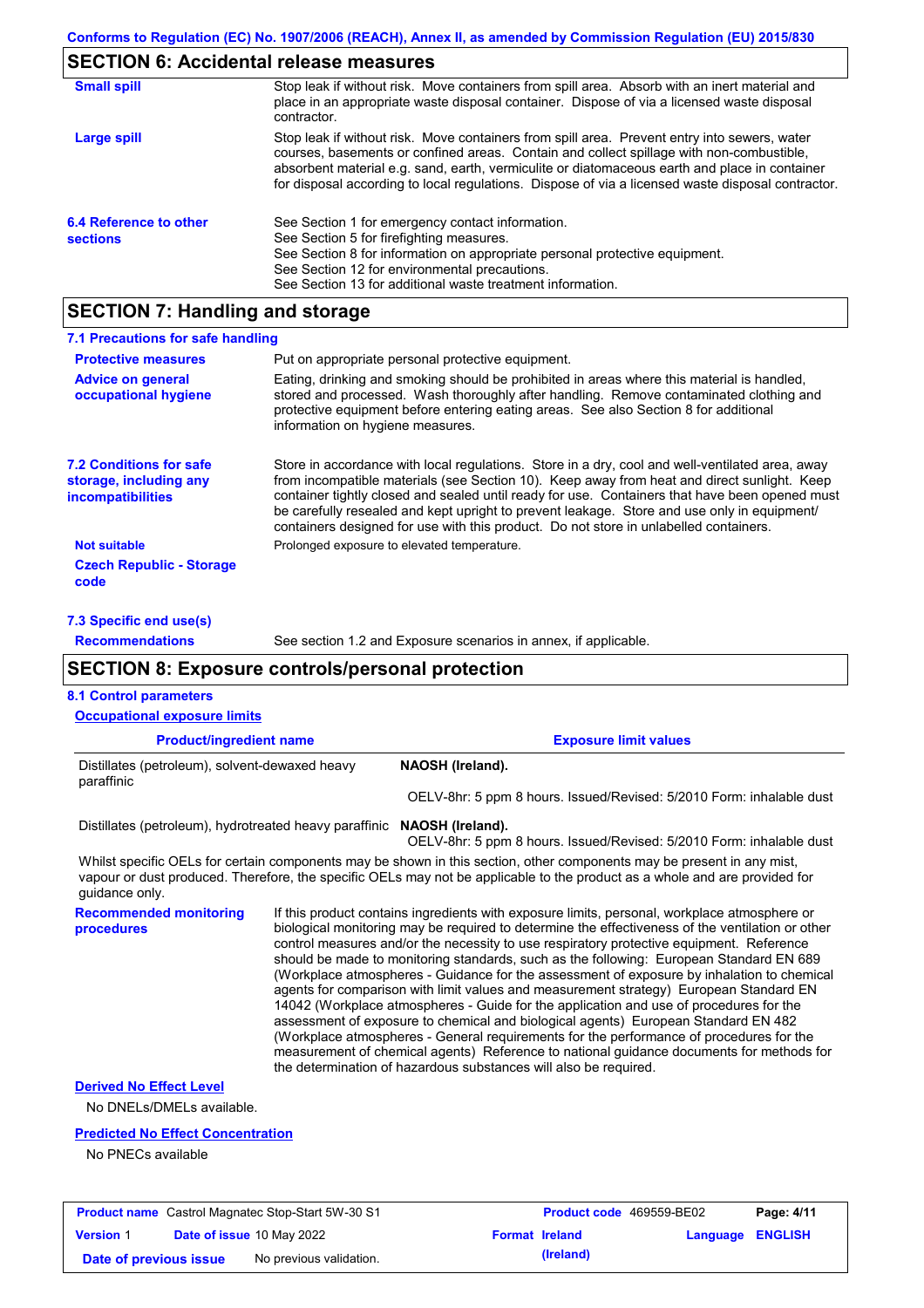# **SECTION 8: Exposure controls/personal protection**

| <b>8.2 Exposure controls</b>                         |                                                                                                                                                                                                                                                                                                                                                                                                                                                                                                                                                                                                                                                                                                                                                                                                                                                                                                                                                                                                         |
|------------------------------------------------------|---------------------------------------------------------------------------------------------------------------------------------------------------------------------------------------------------------------------------------------------------------------------------------------------------------------------------------------------------------------------------------------------------------------------------------------------------------------------------------------------------------------------------------------------------------------------------------------------------------------------------------------------------------------------------------------------------------------------------------------------------------------------------------------------------------------------------------------------------------------------------------------------------------------------------------------------------------------------------------------------------------|
| <b>Appropriate engineering</b><br><b>controls</b>    | Provide exhaust ventilation or other engineering controls to keep the relevant airborne<br>concentrations below their respective occupational exposure limits.<br>All activities involving chemicals should be assessed for their risks to health, to ensure<br>exposures are adequately controlled. Personal protective equipment should only be considered<br>after other forms of control measures (e.g. engineering controls) have been suitably evaluated.<br>Personal protective equipment should conform to appropriate standards, be suitable for use, be<br>kept in good condition and properly maintained.<br>Your supplier of personal protective equipment should be consulted for advice on selection and<br>appropriate standards. For further information contact your national organisation for standards.<br>The final choice of protective equipment will depend upon a risk assessment. It is important to<br>ensure that all items of personal protective equipment are compatible. |
| <b>Individual protection measures</b>                |                                                                                                                                                                                                                                                                                                                                                                                                                                                                                                                                                                                                                                                                                                                                                                                                                                                                                                                                                                                                         |
| <b>Hygiene measures</b>                              | Wash hands, forearms and face thoroughly after handling chemical products, before eating,<br>smoking and using the lavatory and at the end of the working period. Ensure that eyewash<br>stations and safety showers are close to the workstation location.                                                                                                                                                                                                                                                                                                                                                                                                                                                                                                                                                                                                                                                                                                                                             |
| <b>Respiratory protection</b>                        | In case of insufficient ventilation, wear suitable respiratory equipment.<br>The correct choice of respiratory protection depends upon the chemicals being handled, the<br>conditions of work and use, and the condition of the respiratory equipment. Safety procedures<br>should be developed for each intended application. Respiratory protection equipment should<br>therefore be chosen in consultation with the supplier/manufacturer and with a full assessment<br>of the working conditions.                                                                                                                                                                                                                                                                                                                                                                                                                                                                                                   |
| <b>Eye/face protection</b><br><b>Skin protection</b> | Safety glasses with side shields.                                                                                                                                                                                                                                                                                                                                                                                                                                                                                                                                                                                                                                                                                                                                                                                                                                                                                                                                                                       |
| <b>Hand protection</b>                               | <b>General Information:</b>                                                                                                                                                                                                                                                                                                                                                                                                                                                                                                                                                                                                                                                                                                                                                                                                                                                                                                                                                                             |
|                                                      | Because specific work environments and material handling practices vary, safety procedures<br>should be developed for each intended application. The correct choice of protective gloves<br>depends upon the chemicals being handled, and the conditions of work and use. Most gloves<br>provide protection for only a limited time before they must be discarded and replaced (even the<br>best chemically resistant gloves will break down after repeated chemical exposures).                                                                                                                                                                                                                                                                                                                                                                                                                                                                                                                        |
|                                                      | Gloves should be chosen in consultation with the supplier / manufacturer and taking account of<br>a full assessment of the working conditions.                                                                                                                                                                                                                                                                                                                                                                                                                                                                                                                                                                                                                                                                                                                                                                                                                                                          |
|                                                      | Recommended: Nitrile gloves.<br><b>Breakthrough time:</b>                                                                                                                                                                                                                                                                                                                                                                                                                                                                                                                                                                                                                                                                                                                                                                                                                                                                                                                                               |
|                                                      | Breakthrough time data are generated by glove manufacturers under laboratory test conditions<br>and represent how long a glove can be expected to provide effective permeation resistance. It<br>is important when following breakthrough time recommendations that actual workplace<br>conditions are taken into account. Always consult with your glove supplier for up-to-date<br>technical information on breakthrough times for the recommended glove type.<br>Our recommendations on the selection of gloves are as follows:                                                                                                                                                                                                                                                                                                                                                                                                                                                                      |
|                                                      | Continuous contact:                                                                                                                                                                                                                                                                                                                                                                                                                                                                                                                                                                                                                                                                                                                                                                                                                                                                                                                                                                                     |
|                                                      | Gloves with a minimum breakthrough time of 240 minutes, or >480 minutes if suitable gloves<br>can be obtained.<br>If suitable gloves are not available to offer that level of protection, gloves with shorter<br>breakthrough times may be acceptable as long as appropriate glove maintenance and<br>replacement regimes are determined and adhered to.                                                                                                                                                                                                                                                                                                                                                                                                                                                                                                                                                                                                                                                |
|                                                      | Short-term / splash protection:                                                                                                                                                                                                                                                                                                                                                                                                                                                                                                                                                                                                                                                                                                                                                                                                                                                                                                                                                                         |
|                                                      | Recommended breakthrough times as above.<br>It is recognised that for short-term, transient exposures, gloves with shorter breakthrough times<br>may commonly be used. Therefore, appropriate maintenance and replacement regimes must<br>be determined and rigorously followed.                                                                                                                                                                                                                                                                                                                                                                                                                                                                                                                                                                                                                                                                                                                        |
|                                                      | <b>Glove Thickness:</b>                                                                                                                                                                                                                                                                                                                                                                                                                                                                                                                                                                                                                                                                                                                                                                                                                                                                                                                                                                                 |
|                                                      | For general applications, we recommend gloves with a thickness typically greater than 0.35 mm.                                                                                                                                                                                                                                                                                                                                                                                                                                                                                                                                                                                                                                                                                                                                                                                                                                                                                                          |
|                                                      | It should be emphasised that glove thickness is not necessarily a good predictor of glove<br>resistance to a specific chemical, as the permeation efficiency of the glove will be dependent<br>on the exact composition of the glove material. Therefore, glove selection should also be based<br>on consideration of the task requirements and knowledge of breakthrough times.<br>Glove thickness may also vary depending on the glove manufacturer, the glove type and the<br>glove model. Therefore, the manufacturers' technical data should always be taken into account                                                                                                                                                                                                                                                                                                                                                                                                                          |
| Product name Castrol Magnatec Stop-Start 5W-30 S1    | Product code 469559-BE02<br>Page: 5/11                                                                                                                                                                                                                                                                                                                                                                                                                                                                                                                                                                                                                                                                                                                                                                                                                                                                                                                                                                  |

| <b>Version 1</b>       | Date of issue 10 May 2022 |                         | <b>Format Ireland</b> | <b>Language ENGLISH</b> |  |
|------------------------|---------------------------|-------------------------|-----------------------|-------------------------|--|
| Date of previous issue |                           | No previous validation. | (Ireland)             |                         |  |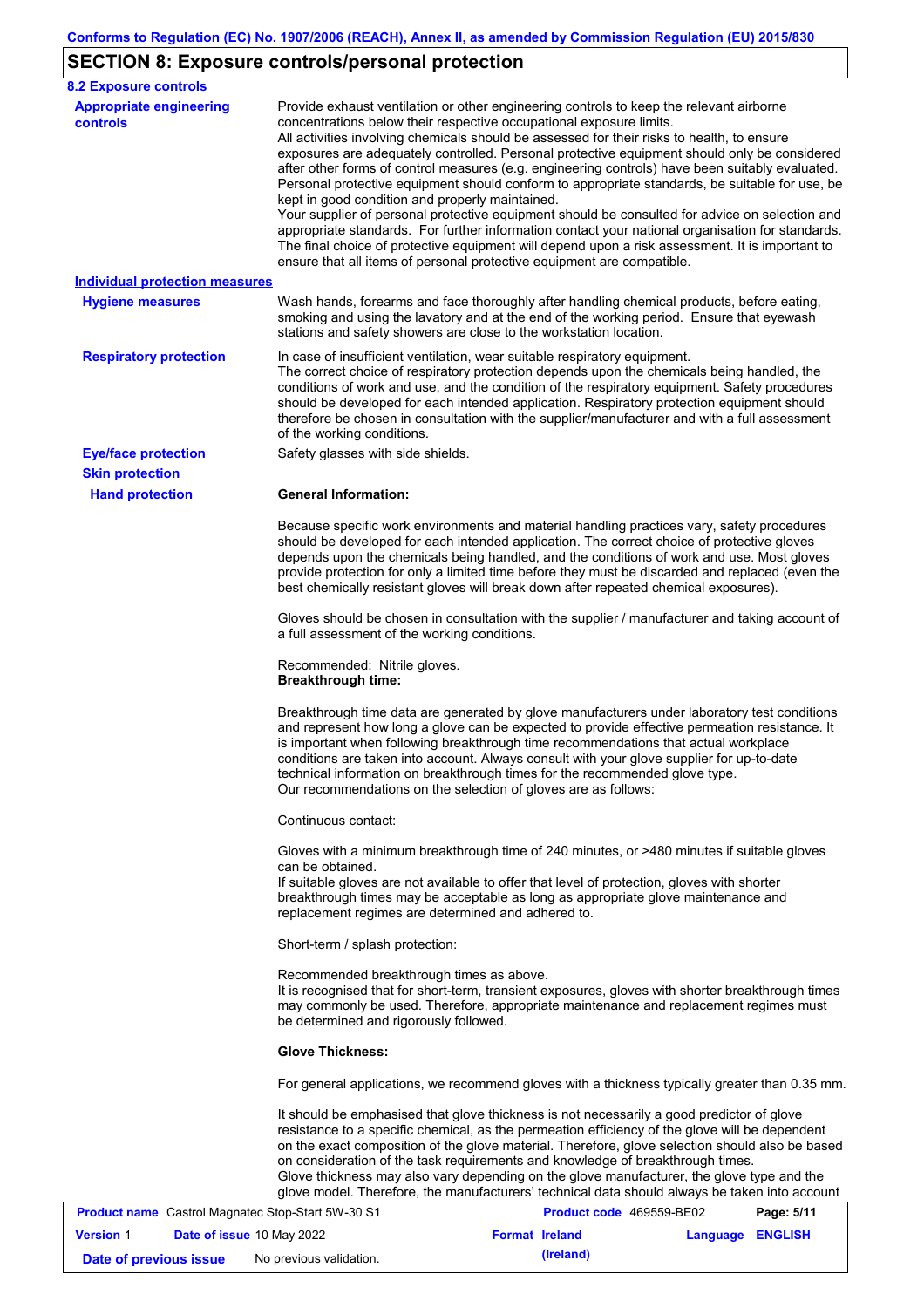### **SECTION 8: Exposure controls/personal protection**

| to ensure selection of the most appropriate glove for the task. |  |  |  |  |
|-----------------------------------------------------------------|--|--|--|--|
|                                                                 |  |  |  |  |

Note: Depending on the activity being conducted, gloves of varying thickness may be required for specific tasks. For example:

 • Thinner gloves (down to 0.1 mm or less) may be required where a high degree of manual dexterity is needed. However, these gloves are only likely to give short duration protection and would normally be just for single use applications, then disposed of.

 • Thicker gloves (up to 3 mm or more) may be required where there is a mechanical (as well as a chemical) risk i.e. where there is abrasion or puncture potential.

| <b>Skin and body</b>                             | Use of protective clothing is good industrial practice.<br>Personal protective equipment for the body should be selected based on the task being<br>performed and the risks involved and should be approved by a specialist before handling this<br>product.<br>Cotton or polyester/cotton overalls will only provide protection against light superficial<br>contamination that will not soak through to the skin. Overalls should be laundered on a regular<br>basis. When the risk of skin exposure is high (e.g. when cleaning up spillages or if there is a<br>risk of splashing) then chemical resistant aprons and/or impervious chemical suits and boots<br>will be required. |
|--------------------------------------------------|---------------------------------------------------------------------------------------------------------------------------------------------------------------------------------------------------------------------------------------------------------------------------------------------------------------------------------------------------------------------------------------------------------------------------------------------------------------------------------------------------------------------------------------------------------------------------------------------------------------------------------------------------------------------------------------|
| <b>Refer to standards:</b>                       | Respiratory protection: EN 529<br>Gloves: EN 420, EN 374<br>Eye protection: EN 166<br>Filtering half-mask: EN 149<br>Filtering half-mask with valve: EN 405<br>Half-mask: EN 140 plus filter<br>Full-face mask: EN 136 plus filter<br>Particulate filters: EN 143<br>Gas/combined filters: EN 14387                                                                                                                                                                                                                                                                                                                                                                                   |
| <b>Environmental exposure</b><br><b>controls</b> | Emissions from ventilation or work process equipment should be checked to ensure they<br>comply with the requirements of environmental protection legislation. In some cases, fume<br>scrubbers, filters or engineering modifications to the process equipment will be necessary to<br>reduce emissions to acceptable levels.                                                                                                                                                                                                                                                                                                                                                         |

### **SECTION 9: Physical and chemical properties**

The conditions of measurement of all properties are at standard temperature and pressure unless otherwise indicated.

### **9.1 Information on basic physical and chemical properties**

| <b>Appearance</b>                                      |                                              |
|--------------------------------------------------------|----------------------------------------------|
| <b>Physical state</b>                                  | Liquid.                                      |
| <b>Colour</b>                                          | Amber. [Light]                               |
| <b>Odour</b>                                           | Not available.                               |
| <b>Odour threshold</b>                                 | Not available.                               |
| рH                                                     | Not applicable.                              |
| <b>Melting point/freezing point</b>                    | Not available.                               |
| Initial boiling point and boiling                      | Not available.                               |
| range                                                  |                                              |
| <b>Pour point</b>                                      | -46 $^{\circ}$ C                             |
| <b>Flash point</b>                                     | Closed cup: 209°C (408.2°F) [Pensky-Martens] |
| <b>Evaporation rate</b>                                | Not available.                               |
| <b>Flammability (solid, gas)</b>                       | Not available.                               |
| <b>Upper/lower flammability or</b><br>explosive limits | Not available.                               |
| <b>Vapour pressure</b>                                 | Not available.                               |

| <b>Product name</b> Castrol Magnatec Stop-Start 5W-30 S1 |  |                                  | <b>Product code</b> 469559-BE02 |                       | Page: 6/11              |  |
|----------------------------------------------------------|--|----------------------------------|---------------------------------|-----------------------|-------------------------|--|
| <b>Version 1</b>                                         |  | <b>Date of issue 10 May 2022</b> |                                 | <b>Format Ireland</b> | <b>Language ENGLISH</b> |  |
| Date of previous issue                                   |  | No previous validation.          |                                 | (Ireland)             |                         |  |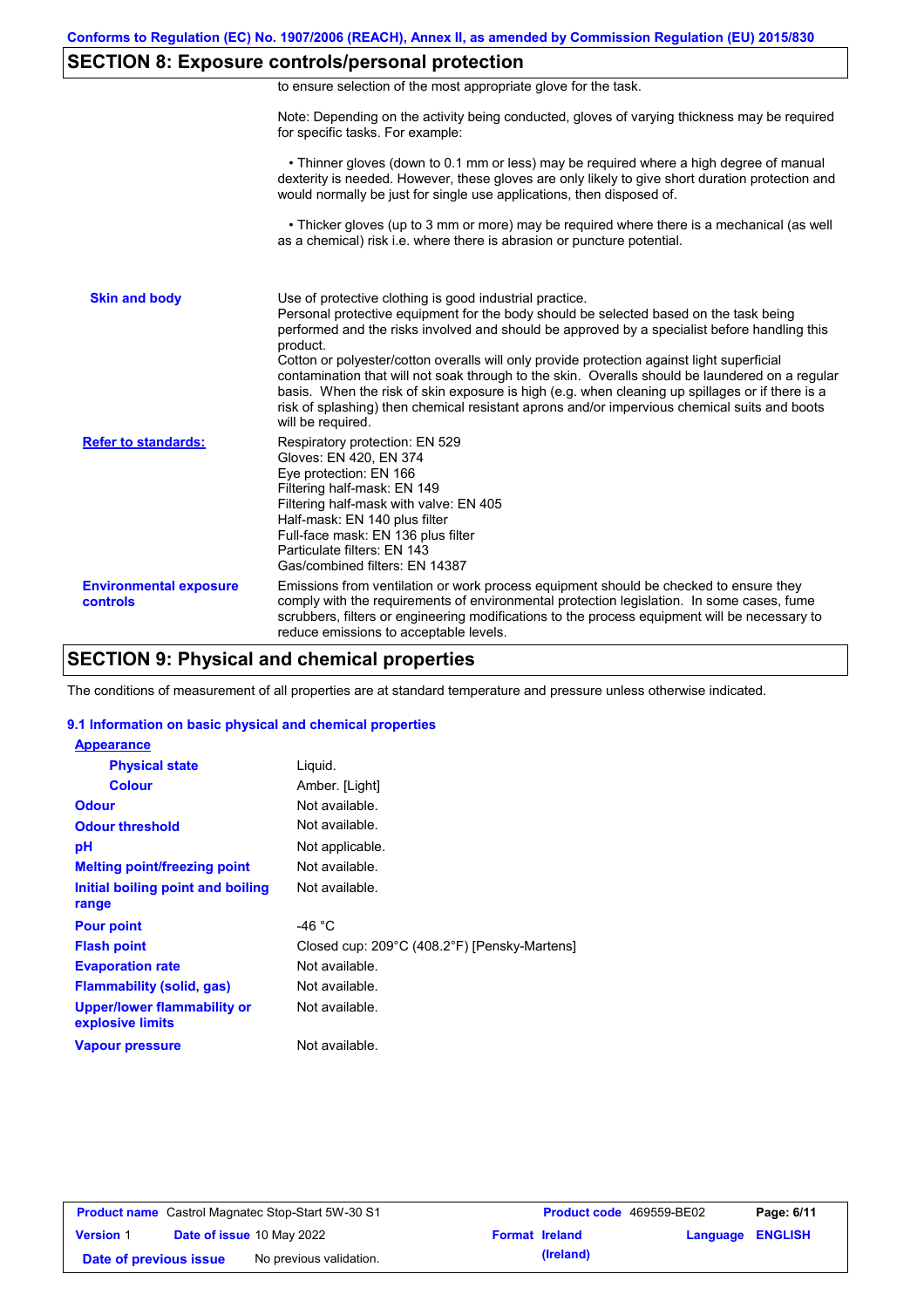# **SECTION 9: Physical and chemical properties**

|                                                                |                                                                                                                                                                         | Vapour Pressure at 20°C |          |                    | Vapour pressure at 50°C |                |               |
|----------------------------------------------------------------|-------------------------------------------------------------------------------------------------------------------------------------------------------------------------|-------------------------|----------|--------------------|-------------------------|----------------|---------------|
|                                                                | <b>Ingredient name</b>                                                                                                                                                  | mm Hg kPa               |          | <b>Method</b>      | mm<br>Hg                | kPa            | <b>Method</b> |
|                                                                | Lubricating oils<br>(petroleum), C20-50,<br>hydrotreated neutral oil-<br>based                                                                                          | <0.08                   | < 0.011  | <b>ASTM D 5191</b> |                         |                |               |
|                                                                | Lubricating oils<br>(petroleum), C20-50,<br>hydrotreated neutral oil-<br>based                                                                                          | < 0.08                  | < 0.011  | <b>ASTM D 5191</b> |                         |                |               |
|                                                                | bis(nonylphenyl)amine                                                                                                                                                   | < 0.01                  | < 0.0013 | EU A.4             | 0                       | 0              | EU A.4        |
|                                                                | Distillates (petroleum),<br>solvent-dewaxed<br>heavy paraffinic                                                                                                         | < 0.08                  | < 0.011  | <b>ASTM D 5191</b> |                         |                |               |
|                                                                | Distillates (petroleum),<br>hydrotreated heavy<br>paraffinic                                                                                                            | < 0.08                  | < 0.011  | <b>ASTM D 5191</b> |                         |                |               |
| <b>Vapour density</b>                                          | Not available.                                                                                                                                                          |                         |          |                    |                         |                |               |
| <b>Relative density</b>                                        | Not available.                                                                                                                                                          |                         |          |                    |                         |                |               |
| <b>Density</b>                                                 | <1000 kg/m <sup>3</sup> (<1 g/cm <sup>3</sup> ) at 15 <sup>°</sup> C                                                                                                    |                         |          |                    |                         |                |               |
| <b>Solubility(ies)</b>                                         | insoluble in water.                                                                                                                                                     |                         |          |                    |                         |                |               |
| <b>Partition coefficient: n-octanol/</b><br>water              | Not applicable.                                                                                                                                                         |                         |          |                    |                         |                |               |
| <b>Auto-ignition temperature</b>                               | <b>Ingredient name</b>                                                                                                                                                  |                         | °C       | °F                 |                         | <b>Method</b>  |               |
|                                                                | bis(nonylphenyl)amine                                                                                                                                                   |                         | 440      | 824                |                         | <b>EU A.15</b> |               |
| <b>Decomposition temperature</b>                               | Not available.                                                                                                                                                          |                         |          |                    |                         |                |               |
| <b>Viscosity</b>                                               | Kinematic: 59.9 mm <sup>2</sup> /s (59.9 cSt) at 40 $^{\circ}$ C<br>Kinematic: 10.3 mm <sup>2</sup> /s (10.3 cSt) at 100 $^{\circ}$ C                                   |                         |          |                    |                         |                |               |
| <b>Explosive properties</b>                                    | Not available.                                                                                                                                                          |                         |          |                    |                         |                |               |
| <b>Oxidising properties</b>                                    | Not available.                                                                                                                                                          |                         |          |                    |                         |                |               |
| <b>Particle characteristics</b><br><b>Median particle size</b> | Not applicable.                                                                                                                                                         |                         |          |                    |                         |                |               |
| 9.2 Other information                                          |                                                                                                                                                                         |                         |          |                    |                         |                |               |
| No additional information.                                     |                                                                                                                                                                         |                         |          |                    |                         |                |               |
| <b>SECTION 10: Stability and reactivity</b>                    |                                                                                                                                                                         |                         |          |                    |                         |                |               |
|                                                                |                                                                                                                                                                         |                         |          |                    |                         |                |               |
| <b>10.1 Reactivity</b>                                         | No specific test data available for this product. Refer to Conditions to avoid and Incompatible<br>materials for additional information.                                |                         |          |                    |                         |                |               |
| <b>10.2 Chemical stability</b>                                 | The product is stable.                                                                                                                                                  |                         |          |                    |                         |                |               |
| <b>10.3 Possibility of</b><br>hazardous reactions              | Under normal conditions of storage and use, hazardous reactions will not occur.<br>Under normal conditions of storage and use, hazardous polymerisation will not occur. |                         |          |                    |                         |                |               |
| <b>10.4 Conditions to avoid</b>                                | Avoid all possible sources of ignition (spark or flame).                                                                                                                |                         |          |                    |                         |                |               |
| 10.5 Incompatible materials                                    | Reactive or incompatible with the following materials: oxidising materials.                                                                                             |                         |          |                    |                         |                |               |
| <b>10.6 Hazardous</b><br>decomposition products                | Under normal conditions of storage and use, hazardous decomposition products should not be<br>produced.                                                                 |                         |          |                    |                         |                |               |

| <b>Product name</b> Castrol Magnatec Stop-Start 5W-30 S1 |  |                           | <b>Product code</b> 469559-BE02 | Page: 7/11            |                         |  |
|----------------------------------------------------------|--|---------------------------|---------------------------------|-----------------------|-------------------------|--|
| <b>Version 1</b>                                         |  | Date of issue 10 May 2022 |                                 | <b>Format Ireland</b> | <b>Language ENGLISH</b> |  |
| Date of previous issue                                   |  | No previous validation.   |                                 | (Ireland)             |                         |  |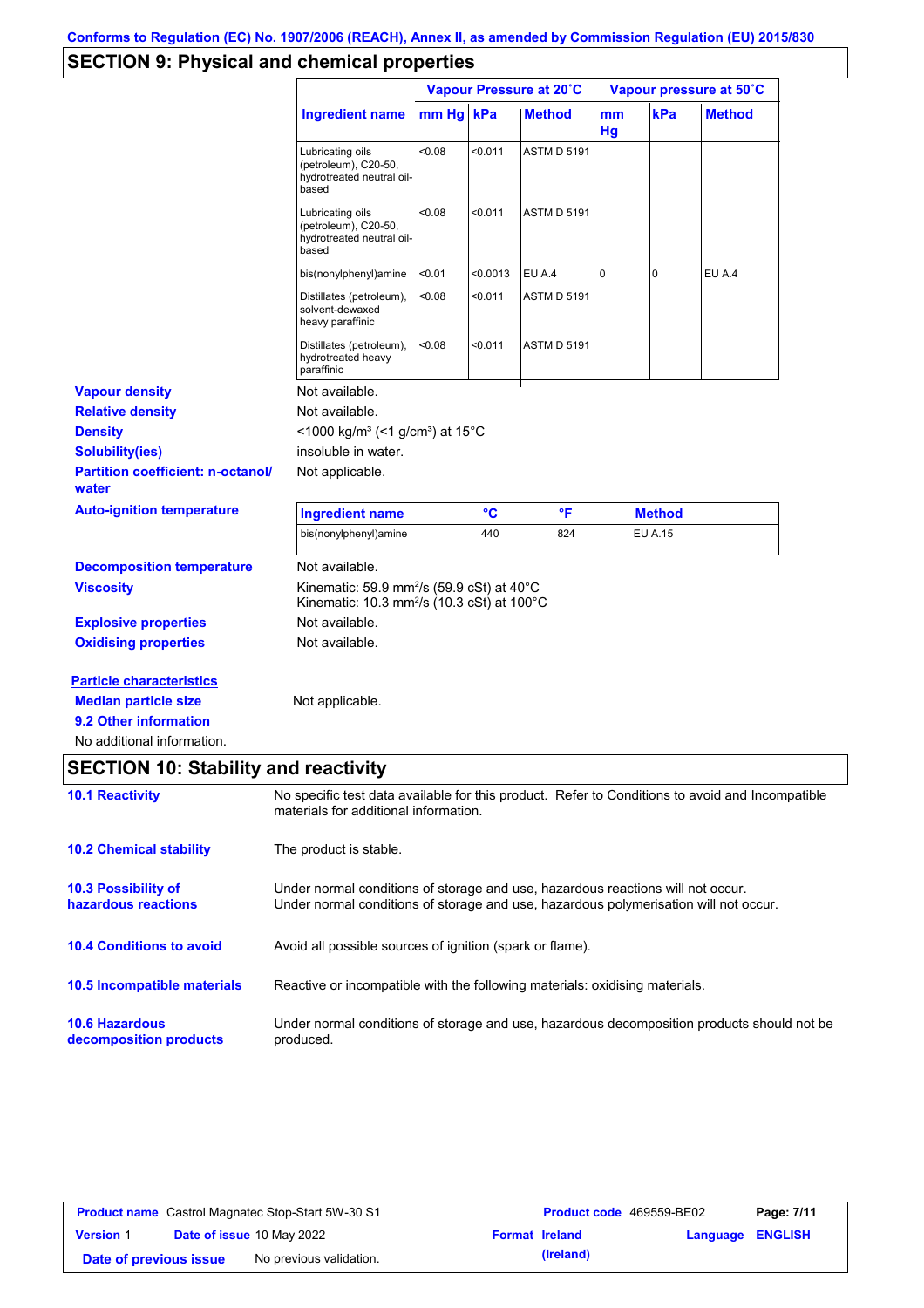### **SECTION 11: Toxicological information**

#### **11.1 Information on toxicological effects**

**Acute toxicity estimates**

| <b>Product/ingredient name</b>                                                             |                                                                                                                                                                                                                                                                                                                                                                                                          | Oral (mg/<br>kq | <b>Dermal</b><br>(mg/kg) | <b>Inhalation</b><br>(gases)<br>(ppm) | <b>Inhalation</b><br>(vapours)<br>(mg/l) | <b>Inhalation</b><br>(dusts)<br>and mists)<br>(mg/l) |
|--------------------------------------------------------------------------------------------|----------------------------------------------------------------------------------------------------------------------------------------------------------------------------------------------------------------------------------------------------------------------------------------------------------------------------------------------------------------------------------------------------------|-----------------|--------------------------|---------------------------------------|------------------------------------------|------------------------------------------------------|
| Long chain alkyl phenol                                                                    |                                                                                                                                                                                                                                                                                                                                                                                                          | 2500            | N/A                      | N/A                                   | N/A                                      | N/A                                                  |
| <b>Information on likely</b><br>routes of exposure                                         | Routes of entry anticipated: Dermal, Inhalation.                                                                                                                                                                                                                                                                                                                                                         |                 |                          |                                       |                                          |                                                      |
| <b>Potential acute health effects</b>                                                      |                                                                                                                                                                                                                                                                                                                                                                                                          |                 |                          |                                       |                                          |                                                      |
| <b>Inhalation</b>                                                                          | Exposure to decomposition products may cause a health hazard. Serious effects may be<br>delayed following exposure.                                                                                                                                                                                                                                                                                      |                 |                          |                                       |                                          |                                                      |
| <b>Ingestion</b>                                                                           | No known significant effects or critical hazards.                                                                                                                                                                                                                                                                                                                                                        |                 |                          |                                       |                                          |                                                      |
| <b>Skin contact</b>                                                                        | Defatting to the skin. May cause skin dryness and irritation.                                                                                                                                                                                                                                                                                                                                            |                 |                          |                                       |                                          |                                                      |
| <b>Eye contact</b>                                                                         | No known significant effects or critical hazards.                                                                                                                                                                                                                                                                                                                                                        |                 |                          |                                       |                                          |                                                      |
| Symptoms related to the physical, chemical and toxicological characteristics               |                                                                                                                                                                                                                                                                                                                                                                                                          |                 |                          |                                       |                                          |                                                      |
| <b>Inhalation</b>                                                                          | No specific data.                                                                                                                                                                                                                                                                                                                                                                                        |                 |                          |                                       |                                          |                                                      |
| <b>Ingestion</b>                                                                           | No specific data.                                                                                                                                                                                                                                                                                                                                                                                        |                 |                          |                                       |                                          |                                                      |
| <b>Skin contact</b>                                                                        | Adverse symptoms may include the following:<br>irritation<br>dryness<br>cracking                                                                                                                                                                                                                                                                                                                         |                 |                          |                                       |                                          |                                                      |
| <b>Eye contact</b>                                                                         | No specific data.                                                                                                                                                                                                                                                                                                                                                                                        |                 |                          |                                       |                                          |                                                      |
| Delayed and immediate effects as well as chronic effects from short and long-term exposure |                                                                                                                                                                                                                                                                                                                                                                                                          |                 |                          |                                       |                                          |                                                      |
| <b>Inhalation</b>                                                                          | Overexposure to the inhalation of airborne droplets or aerosols may cause irritation of the<br>respiratory tract.                                                                                                                                                                                                                                                                                        |                 |                          |                                       |                                          |                                                      |
| <b>Ingestion</b>                                                                           | Ingestion of large quantities may cause nausea and diarrhoea.                                                                                                                                                                                                                                                                                                                                            |                 |                          |                                       |                                          |                                                      |
| <b>Skin contact</b>                                                                        | Prolonged or repeated contact can defat the skin and lead to irritation and/or dermatitis.                                                                                                                                                                                                                                                                                                               |                 |                          |                                       |                                          |                                                      |
| <b>Eye contact</b>                                                                         | Potential risk of transient stinging or redness if accidental eye contact occurs.                                                                                                                                                                                                                                                                                                                        |                 |                          |                                       |                                          |                                                      |
| <b>Potential chronic health effects</b>                                                    |                                                                                                                                                                                                                                                                                                                                                                                                          |                 |                          |                                       |                                          |                                                      |
| <b>General</b>                                                                             | USED ENGINE OILS<br>Combustion products resulting from the operation of internal combustion engines contaminate<br>engine oils during use. Used engine oil may contain hazardous components which have the<br>potential to cause skin cancer. Frequent or prolonged contact with all types and makes of used<br>engine oil must therefore be avoided and a high standard of personal hygiene maintained. |                 |                          |                                       |                                          |                                                      |
| <b>Carcinogenicity</b>                                                                     | No known significant effects or critical hazards.                                                                                                                                                                                                                                                                                                                                                        |                 |                          |                                       |                                          |                                                      |
| <b>Mutagenicity</b>                                                                        | No known significant effects or critical hazards.                                                                                                                                                                                                                                                                                                                                                        |                 |                          |                                       |                                          |                                                      |
| <b>Developmental effects</b>                                                               | No known significant effects or critical hazards.                                                                                                                                                                                                                                                                                                                                                        |                 |                          |                                       |                                          |                                                      |
| <b>Fertility effects</b>                                                                   | No known significant effects or critical hazards.                                                                                                                                                                                                                                                                                                                                                        |                 |                          |                                       |                                          |                                                      |
|                                                                                            |                                                                                                                                                                                                                                                                                                                                                                                                          |                 |                          |                                       |                                          |                                                      |

## **SECTION 12: Ecological information**

**12.1 Toxicity Environmental hazards** Not classified as dangerous

### **12.2 Persistence and degradability**

Expected to be biodegradable.

#### **12.3 Bioaccumulative potential**

This product is not expected to bioaccumulate through food chains in the environment.

| <b>12.4 Mobility in soil</b>                                  |                                                                      |
|---------------------------------------------------------------|----------------------------------------------------------------------|
| <b>Soil/water partition</b><br>coefficient (K <sub>oc</sub> ) | Not available.                                                       |
| <b>Mobility</b>                                               | Spillages may penetrate the soil causing ground water contamination. |

#### **12.5 Results of PBT and vPvB assessment**

Product does not meet the criteria for PBT or vPvB according to Regulation (EC) No. 1907/2006, Annex XIII.

| <b>Product name</b> Castrol Magnatec Stop-Start 5W-30 S1 |  |                                  | <b>Product code</b> 469559-BE02 | Page: 8/11 |                         |  |
|----------------------------------------------------------|--|----------------------------------|---------------------------------|------------|-------------------------|--|
| <b>Version 1</b>                                         |  | <b>Date of issue 10 May 2022</b> | <b>Format Ireland</b>           |            | <b>Language ENGLISH</b> |  |
| Date of previous issue                                   |  | No previous validation.          |                                 | (Ireland)  |                         |  |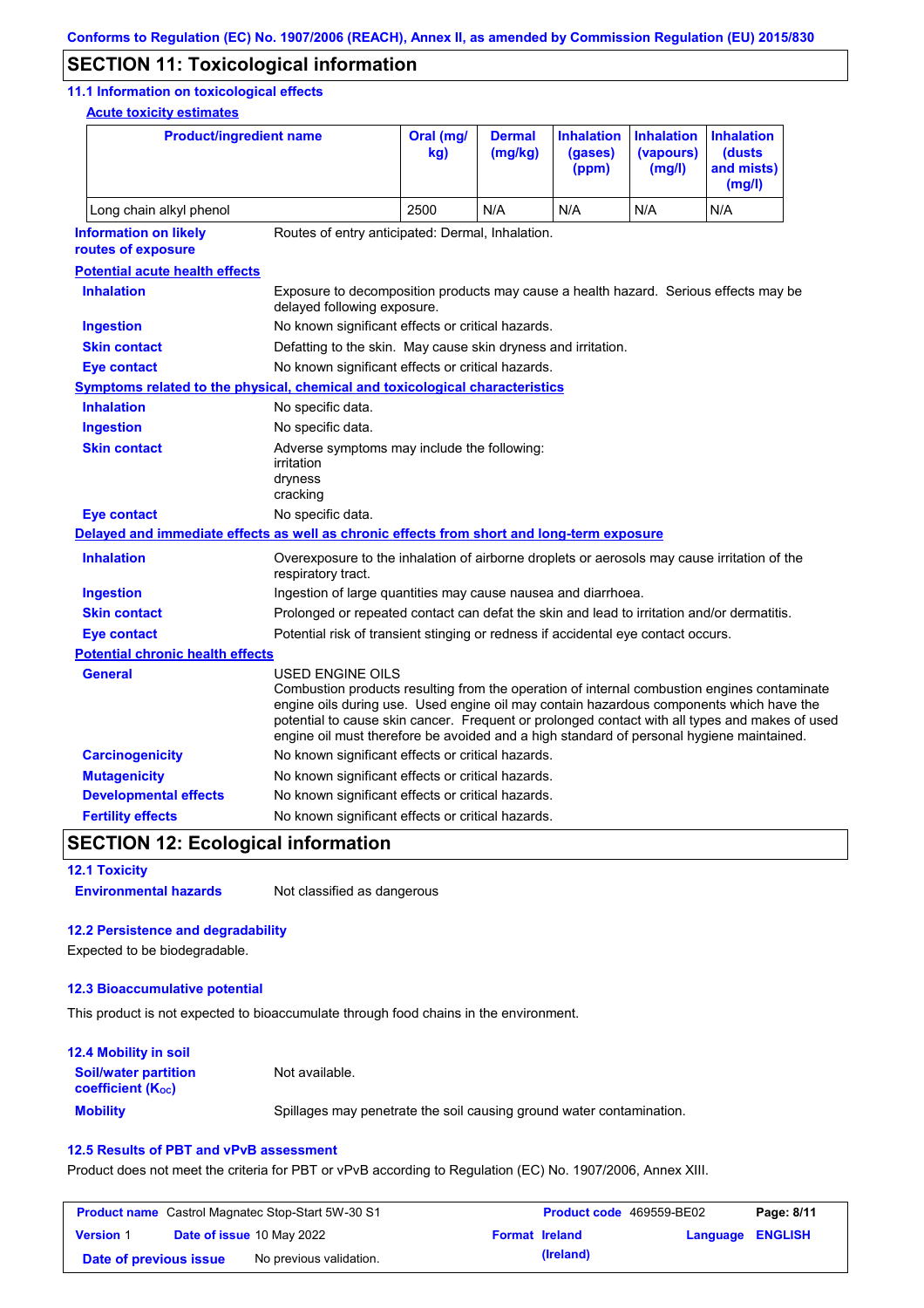### **SECTION 12: Ecological information**

### **12.6 Other adverse effects**

**Other ecological information**

Spills may form a film on water surfaces causing physical damage to organisms. Oxygen transfer could also be impaired.

## **SECTION 13: Disposal considerations**

|  |  | <b>13.1 Waste treatment methods</b> |  |
|--|--|-------------------------------------|--|
|--|--|-------------------------------------|--|

### **Product**

**Hazardous waste** Yes. Where possible, arrange for product to be recycled. Dispose of via an authorised person/ licensed waste disposal contractor in accordance with local regulations.

**European waste catalogue (EWC)**

| Waste code | <b>Waste designation</b>                                         |
|------------|------------------------------------------------------------------|
| 13 02 05*  | Imineral-based non-chlorinated engine, gear and lubricating oils |

However, deviation from the intended use and/or the presence of any potential contaminants may require an alternative waste disposal code to be assigned by the end user.

| <b>Packaging</b>           |                                                                                                                                                                                                                                         |
|----------------------------|-----------------------------------------------------------------------------------------------------------------------------------------------------------------------------------------------------------------------------------------|
| <b>Methods of disposal</b> | Where possible, arrange for product to be recycled. Dispose of via an authorised person/<br>licensed waste disposal contractor in accordance with local regulations.                                                                    |
| <b>Special precautions</b> | This material and its container must be disposed of in a safe way. Empty containers or liners<br>may retain some product residues. Avoid dispersal of spilt material and runoff and contact with<br>soil, waterways, drains and sewers. |
| <b>References</b>          | Commission 2014/955/EU<br>Directive 2008/98/EC                                                                                                                                                                                          |

### **SECTION 14: Transport information**

|                                           | <b>ADR/RID</b> | <b>ADN</b>     | <b>IMDG</b>    | <b>IATA</b>    |
|-------------------------------------------|----------------|----------------|----------------|----------------|
| 14.1 UN number                            | Not regulated. | Not regulated. | Not regulated. | Not regulated. |
| 14.2 UN proper<br>shipping name           |                |                |                |                |
| <b>14.3 Transport</b><br>hazard class(es) |                |                |                |                |
| <b>14.4 Packing</b><br>group              |                |                |                |                |
| 14.5<br><b>Environmental</b><br>hazards   | No.            | No.            | No.            | No.            |
| <b>Additional</b><br>information          |                |                |                |                |

**14.6 Special precautions for user** Not available.

**14.7 Transport in bulk according to IMO instruments** Not available.

### **SECTION 15: Regulatory information**

**15.1 Safety, health and environmental regulations/legislation specific for the substance or mixture EU Regulation (EC) No. 1907/2006 (REACH)**

#### **Annex XIV - List of substances subject to authorisation**

**Annex XIV**

None of the components are listed.

**Substances of very high concern**

None of the components are listed.

| <b>Product name</b> Castrol Magnatec Stop-Start 5W-30 S1 |  | <b>Product code</b> 469559-BE02 |  | Page: 9/11            |                         |  |
|----------------------------------------------------------|--|---------------------------------|--|-----------------------|-------------------------|--|
| <b>Version 1</b>                                         |  | Date of issue 10 May 2022       |  | <b>Format Ireland</b> | <b>Language ENGLISH</b> |  |
| Date of previous issue                                   |  | No previous validation.         |  | (Ireland)             |                         |  |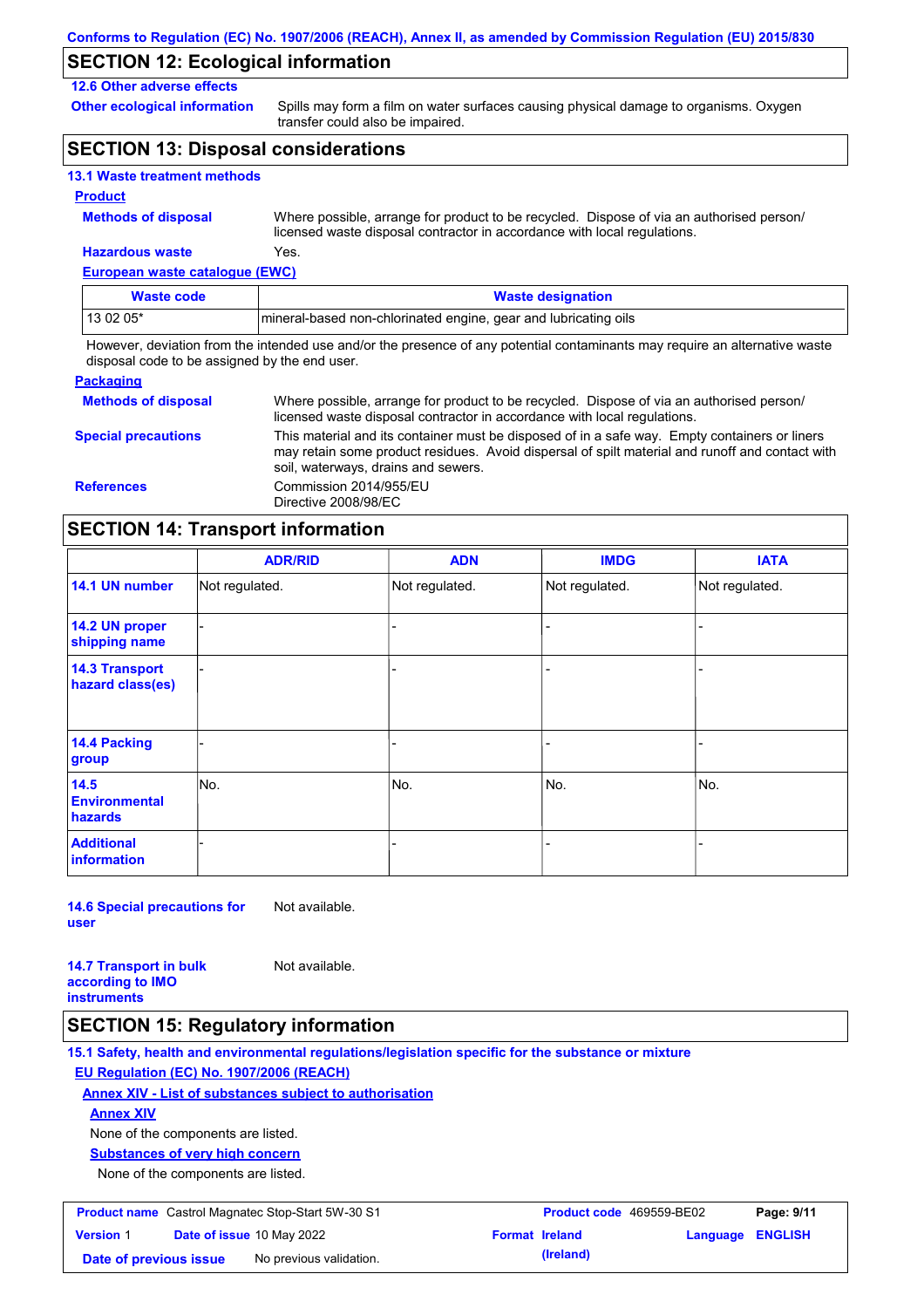## **SECTION 15: Regulatory information**

| EU Regulation (EC) No. 1907/2006 (REACH)                                                                                                                 |                                                                                                                                |
|----------------------------------------------------------------------------------------------------------------------------------------------------------|--------------------------------------------------------------------------------------------------------------------------------|
| <b>Annex XVII - Restrictions</b><br>on the manufacture.<br>placing on the market<br>and use of certain<br>dangerous substances,<br>mixtures and articles | Not applicable.                                                                                                                |
| <b>Other regulations</b>                                                                                                                                 |                                                                                                                                |
| <b>REACH Status</b>                                                                                                                                      | The company, as identified in Section 1, sells this product in the EU in compliance with the<br>current requirements of REACH. |
| <b>United States inventory</b><br>(TSCA 8b)                                                                                                              | All components are active or exempted.                                                                                         |
| <b>Australia inventory (AIIC)</b>                                                                                                                        | All components are listed or exempted.                                                                                         |
| <b>Canada inventory</b>                                                                                                                                  | All components are listed or exempted.                                                                                         |
| <b>China inventory (IECSC)</b>                                                                                                                           | All components are listed or exempted.                                                                                         |
| <b>Japan inventory (CSCL)</b>                                                                                                                            | All components are listed or exempted.                                                                                         |
| <b>Korea inventory (KECI)</b>                                                                                                                            | All components are listed or exempted.                                                                                         |
| <b>Philippines inventory</b><br>(PICCS)                                                                                                                  | At least one component is not listed.                                                                                          |
| <b>Taiwan Chemical</b><br><b>Substances Inventory</b><br>(TCSI)                                                                                          | All components are listed or exempted.                                                                                         |
| Ozone depleting substances (1005/2009/EU)<br>Not listed.                                                                                                 |                                                                                                                                |
| Prior Informed Consent (PIC) (649/2012/EU)<br>Not listed.                                                                                                |                                                                                                                                |
| <b>Persistent Organic Pollutants</b><br>Not listed.                                                                                                      |                                                                                                                                |
| <b>EU - Water framework directive - Priority substances</b><br>None of the components are listed.                                                        |                                                                                                                                |
| <b>Seveso Directive</b>                                                                                                                                  |                                                                                                                                |
| This product is not controlled under the Seveso Directive.                                                                                               |                                                                                                                                |
|                                                                                                                                                          |                                                                                                                                |

| <b>15.2 Chemical safety</b> |  |
|-----------------------------|--|
| assessment                  |  |

A Chemical Safety Assessment has been carried out for one or more of the substances within this mixture. A Chemical Safety Assessment has not been carried out for the mixture itself.

## **SECTION 16: Other information**

| <b>Abbreviations and acronyms</b>                                              | ADN = European Provisions concerning the International Carriage of Dangerous Goods by<br>Inland Waterway<br>ADR = The European Agreement concerning the International Carriage of Dangerous Goods by<br>Road<br>ATE = Acute Toxicity Estimate<br><b>BCF</b> = Bioconcentration Factor<br>CAS = Chemical Abstracts Service<br>CLP = Classification, Labelling and Packaging Regulation [Regulation (EC) No. 1272/2008]<br>CSA = Chemical Safety Assessment<br>CSR = Chemical Safety Report<br>DMEL = Derived Minimal Effect Level<br>DNEL = Derived No Effect Level<br>EINECS = European Inventory of Existing Commercial chemical Substances<br>ES = Exposure Scenario<br>EUH statement = CLP-specific Hazard statement<br>EWC = European Waste Catalogue<br>GHS = Globally Harmonized System of Classification and Labelling of Chemicals<br>IATA = International Air Transport Association<br>IBC = Intermediate Bulk Container<br>IMDG = International Maritime Dangerous Goods<br>LogPow = logarithm of the octanol/water partition coefficient |                                    |          |                |
|--------------------------------------------------------------------------------|-----------------------------------------------------------------------------------------------------------------------------------------------------------------------------------------------------------------------------------------------------------------------------------------------------------------------------------------------------------------------------------------------------------------------------------------------------------------------------------------------------------------------------------------------------------------------------------------------------------------------------------------------------------------------------------------------------------------------------------------------------------------------------------------------------------------------------------------------------------------------------------------------------------------------------------------------------------------------------------------------------------------------------------------------------|------------------------------------|----------|----------------|
|                                                                                | MARPOL = International Convention for the Prevention of Pollution From Ships, 1973 as<br>modified by the Protocol of 1978. ("Marpol" = marine pollution)<br>OECD = Organisation for Economic Co-operation and Development                                                                                                                                                                                                                                                                                                                                                                                                                                                                                                                                                                                                                                                                                                                                                                                                                           |                                    |          |                |
| <b>Product name</b> Castrol Magnatec Stop-Start 5W-30 S1                       |                                                                                                                                                                                                                                                                                                                                                                                                                                                                                                                                                                                                                                                                                                                                                                                                                                                                                                                                                                                                                                                     | Product code 469559-BE02           |          | Page: 10/11    |
| <b>Version 1</b><br><b>Date of issue 10 May 2022</b><br>Date of previous issue | No previous validation.                                                                                                                                                                                                                                                                                                                                                                                                                                                                                                                                                                                                                                                                                                                                                                                                                                                                                                                                                                                                                             | <b>Format Ireland</b><br>(Ireland) | Language | <b>ENGLISH</b> |